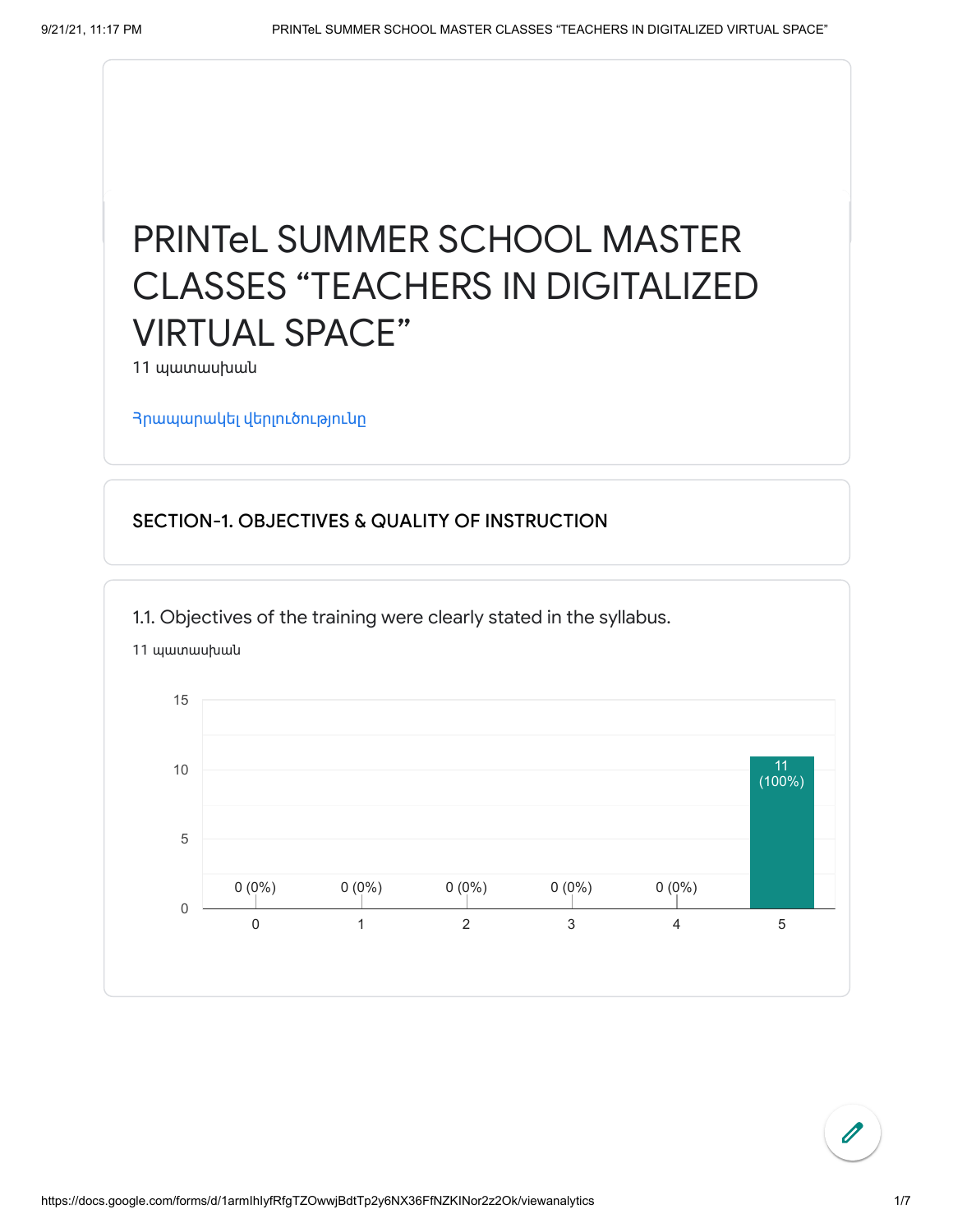





պատասխան

 $\overline{\mathscr{O}}$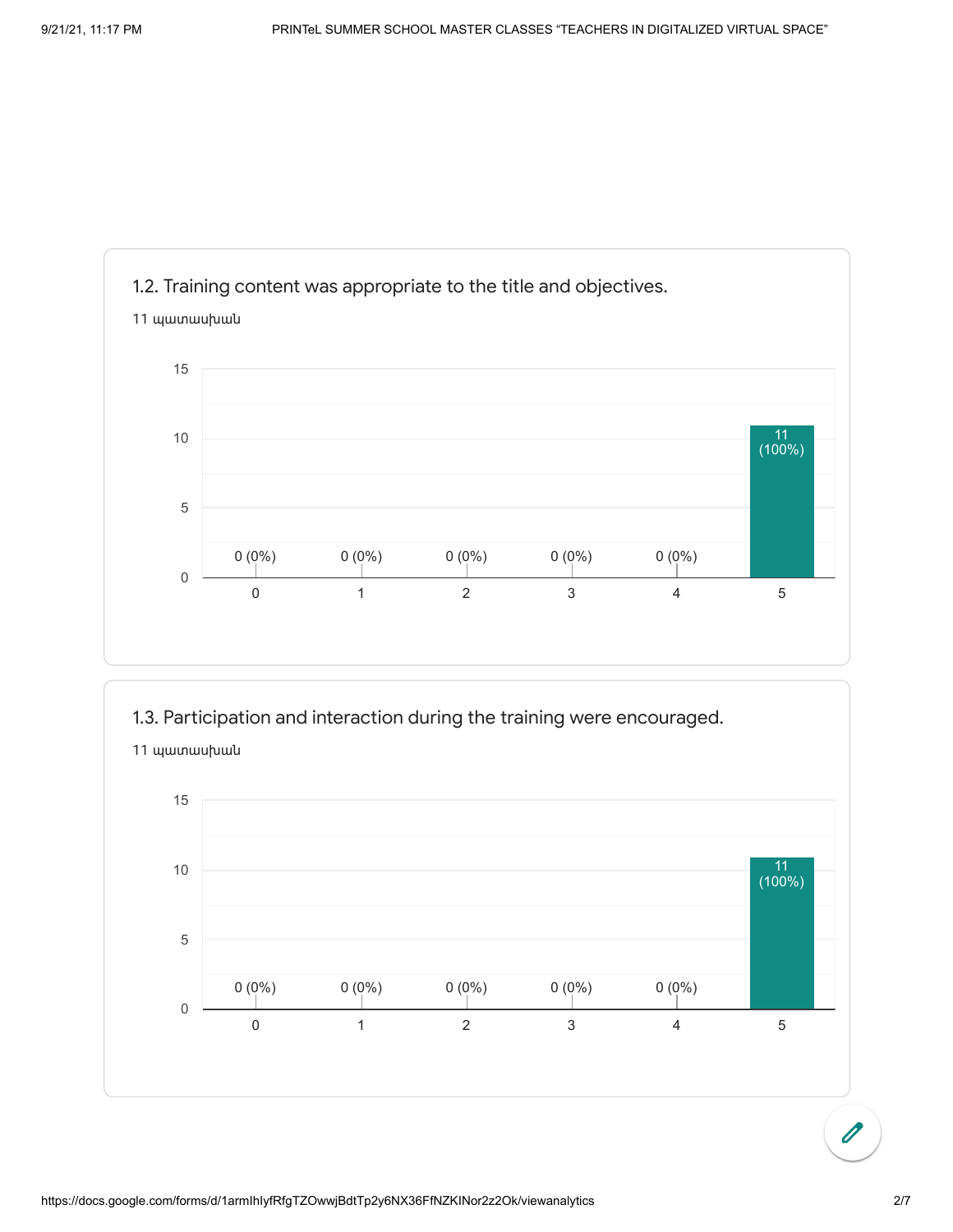

1.5. Trainer demonstrated knowledge and skills of the training topics.

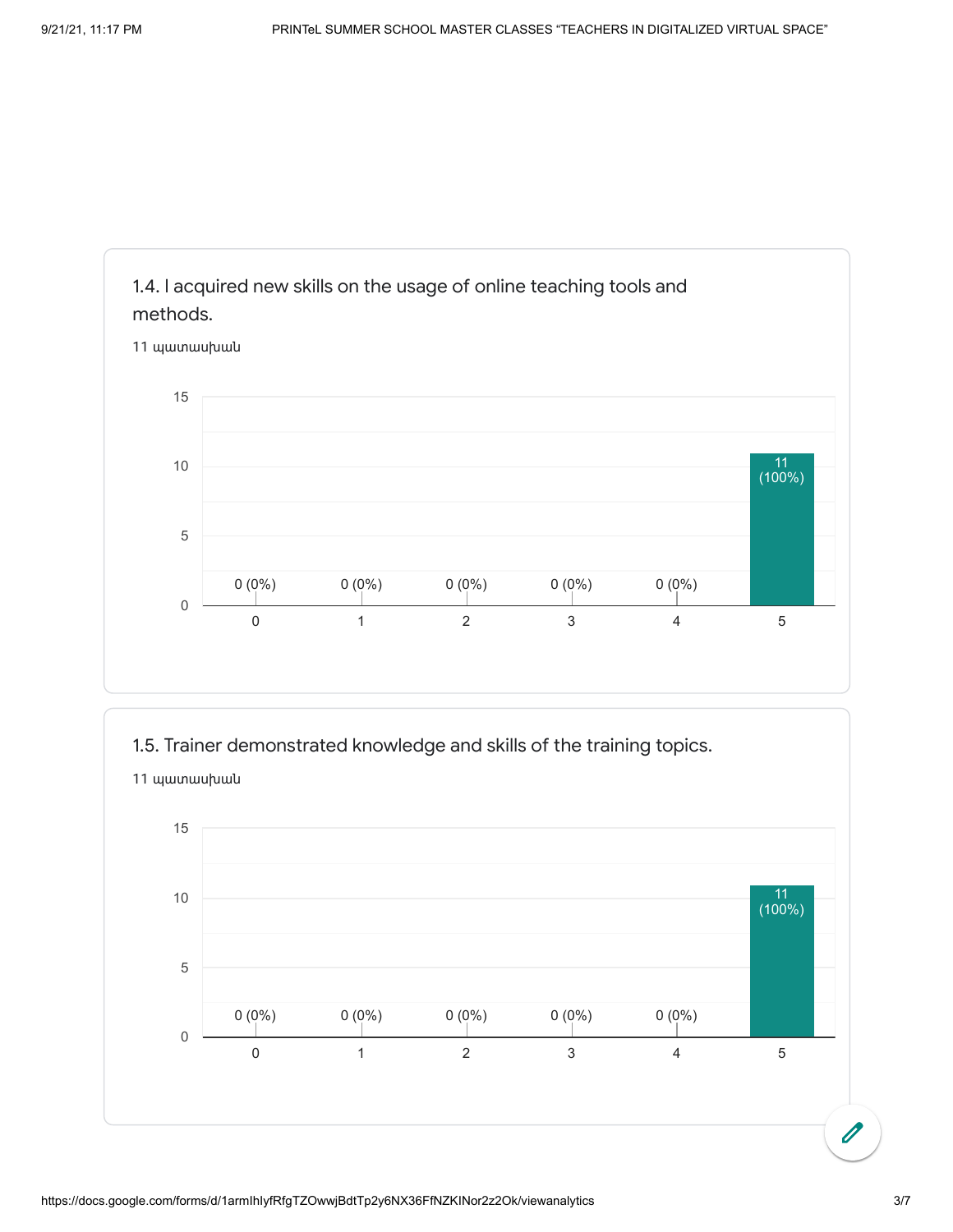





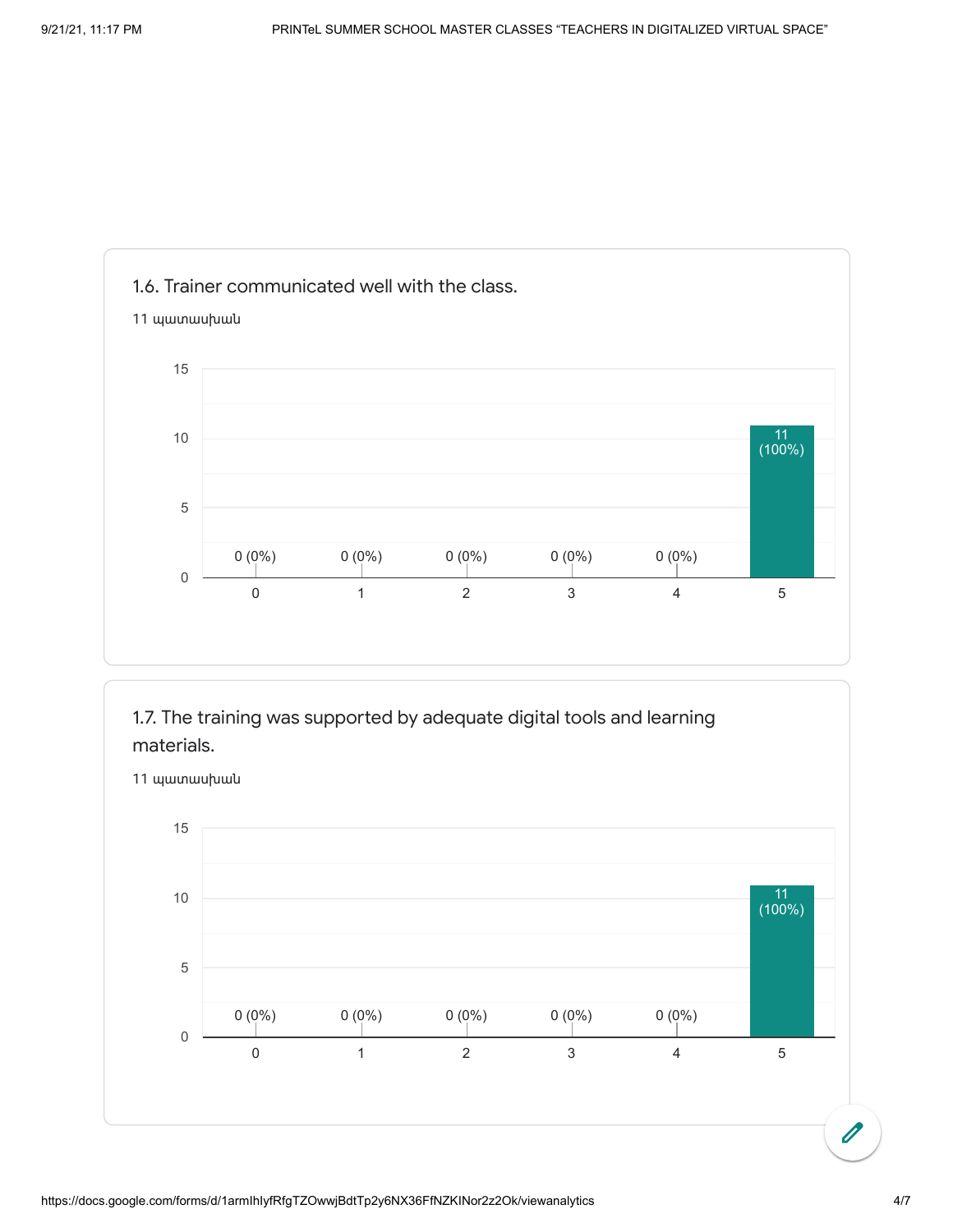

#### SECTION-2. SATISFACTION



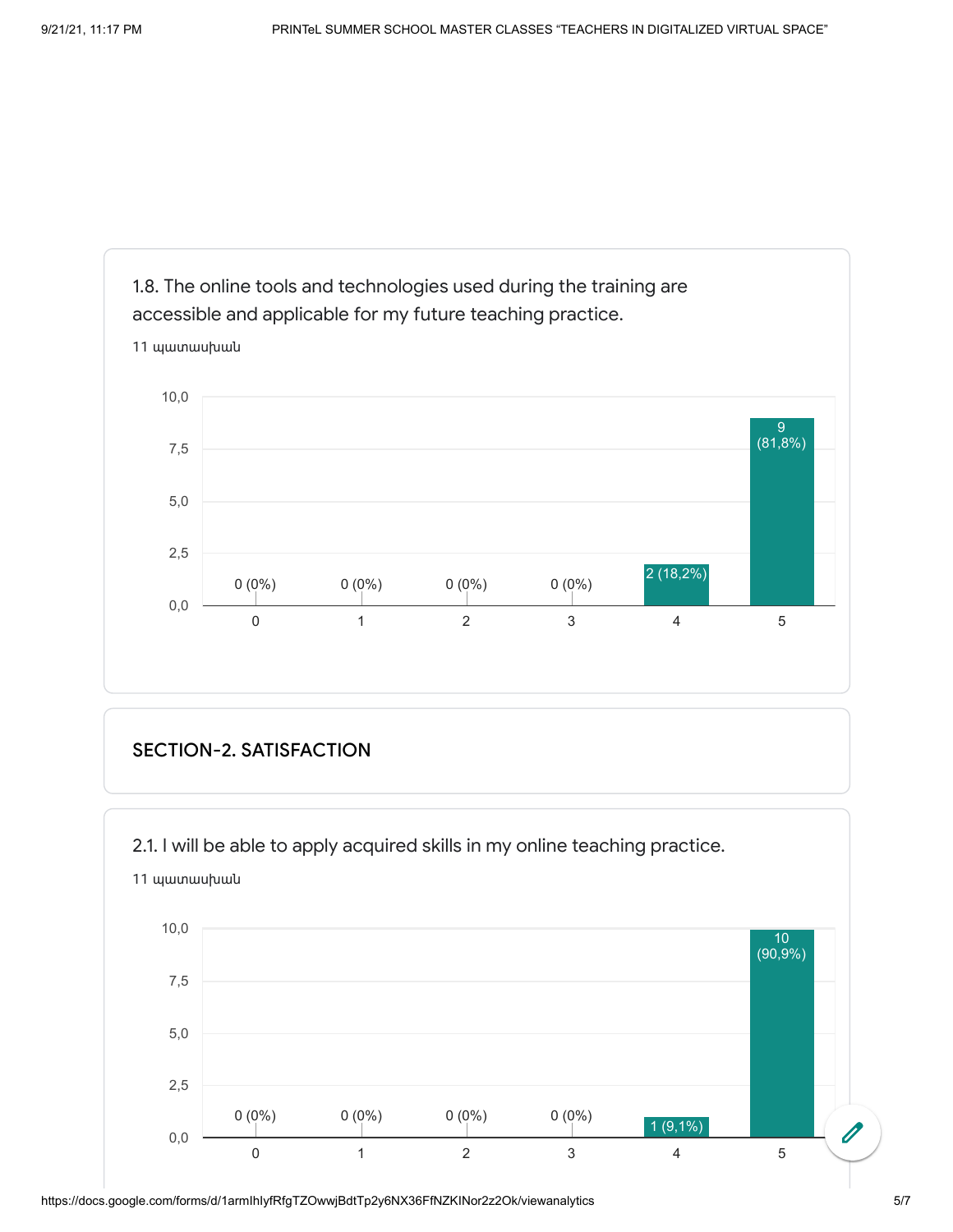



https://docs.google.com/forms/d/1armIhIyfRfgTZOwwjBdtTp2y6NX36FfNZKINor2z2Ok/viewanalytics 6/7

 $\overline{\mathscr{O}}$